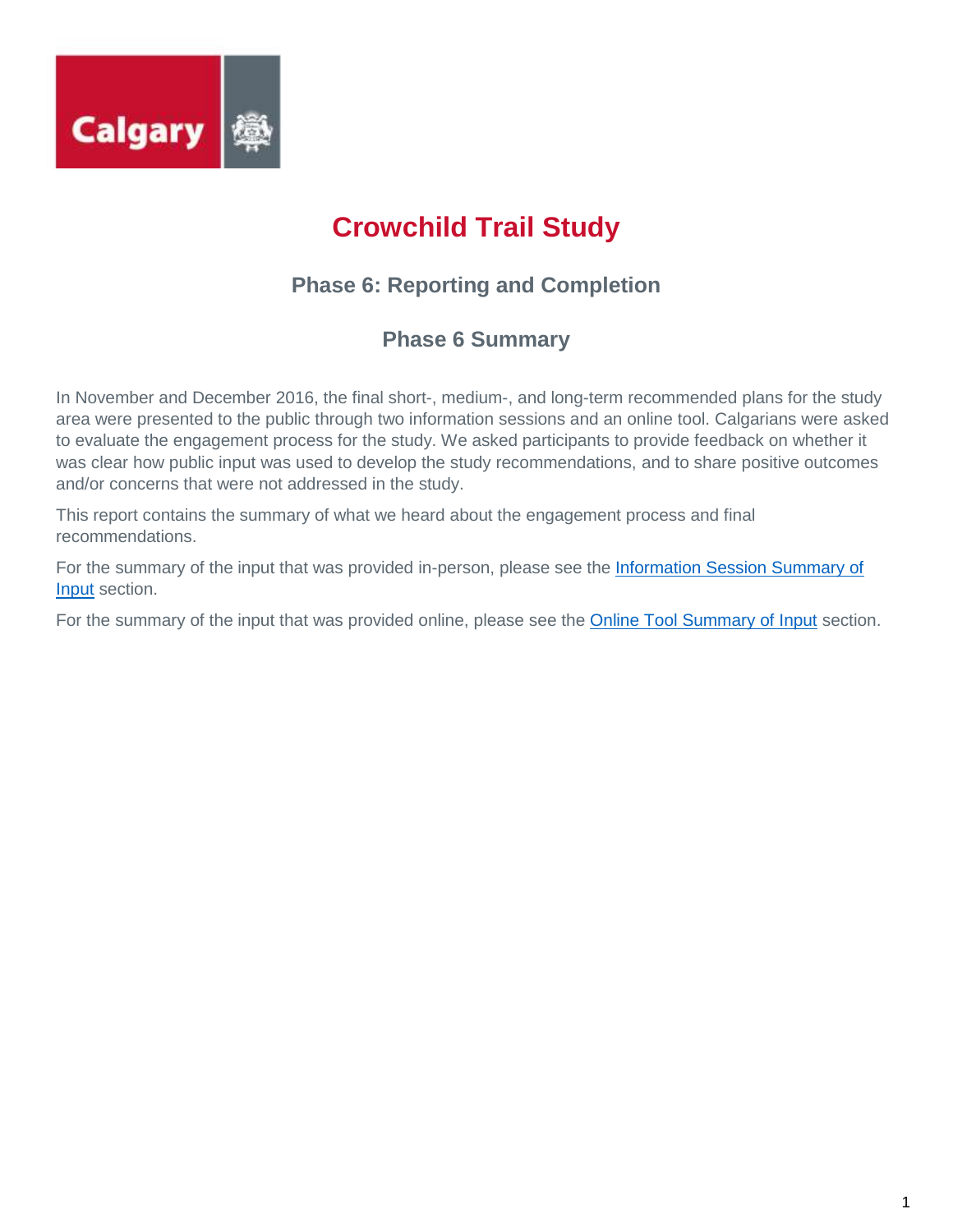

## <span id="page-1-0"></span>**Information Session Summary of Input**

### **Is it clear how public input was used in each phase of the study?**

**Phase 1 - Engage Process Design Responses:**



**Phase 2 - Confirm Project Goals Responses:**



**Phase 3 - Concept Identification Responses:**

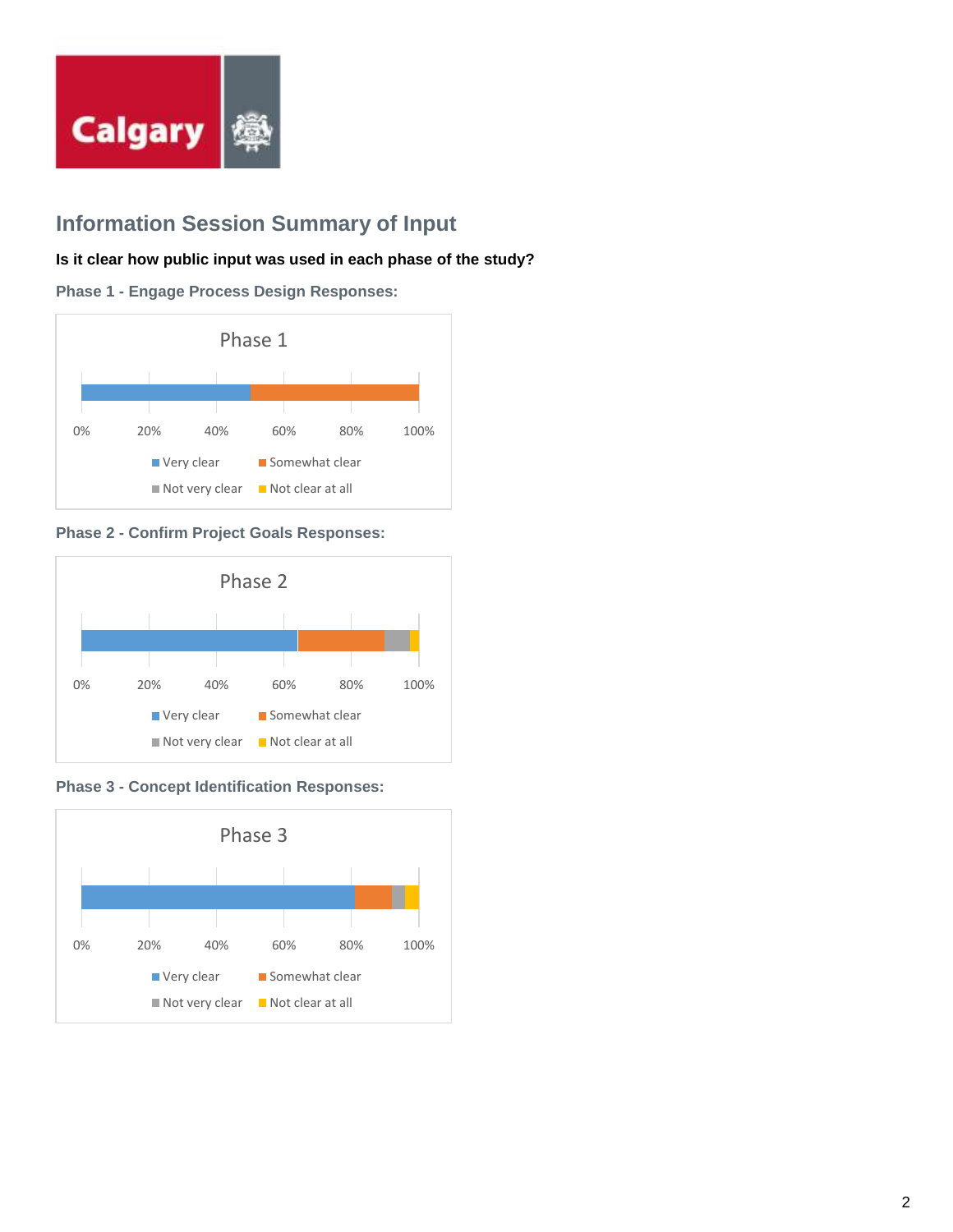

#### **Phase 4 - Concept Evaluation Responses:**



**Phase 5 - Concept Selection and Recommendation Responses:**



## **Positive outcomes we heard**

- Longer process and multiple opportunities to participate meant more people got involved.
- Public ideas were reflected in the final plans.
- Land bridge-style pedestrian overpass will help to reconnect Shaganppi and Scarboro communities.
- Connectivity is enhanced for people who walk and bike throughout the study area.
- Good visual presentations (e.g. display boards, plans, videos); participants liked the use of idea boards and the ability to see others' feedback.
- Staff were knowledgeable and readily available to talk.

#### **Concerns we heard that were not addressed**

- Not all venues were in easily accessible locations.
- Difficult to find information online.
- Need to provide more notice of sessions (more time/expand reach).
- Some of the key principles were not addressed equally throughout the entire process.
- Better definition of project timeline/implementation is needed.
- Connectivity for people who walk and bike between Bow River Pathways and 17 Ave. S.W. could be enhanced further.
- Need to better show how each piece of feedback was addressed or not.
- Noise attenuation between Bow Tr. and 17 Ave. S.W. has not been adequately addressed in the final plans.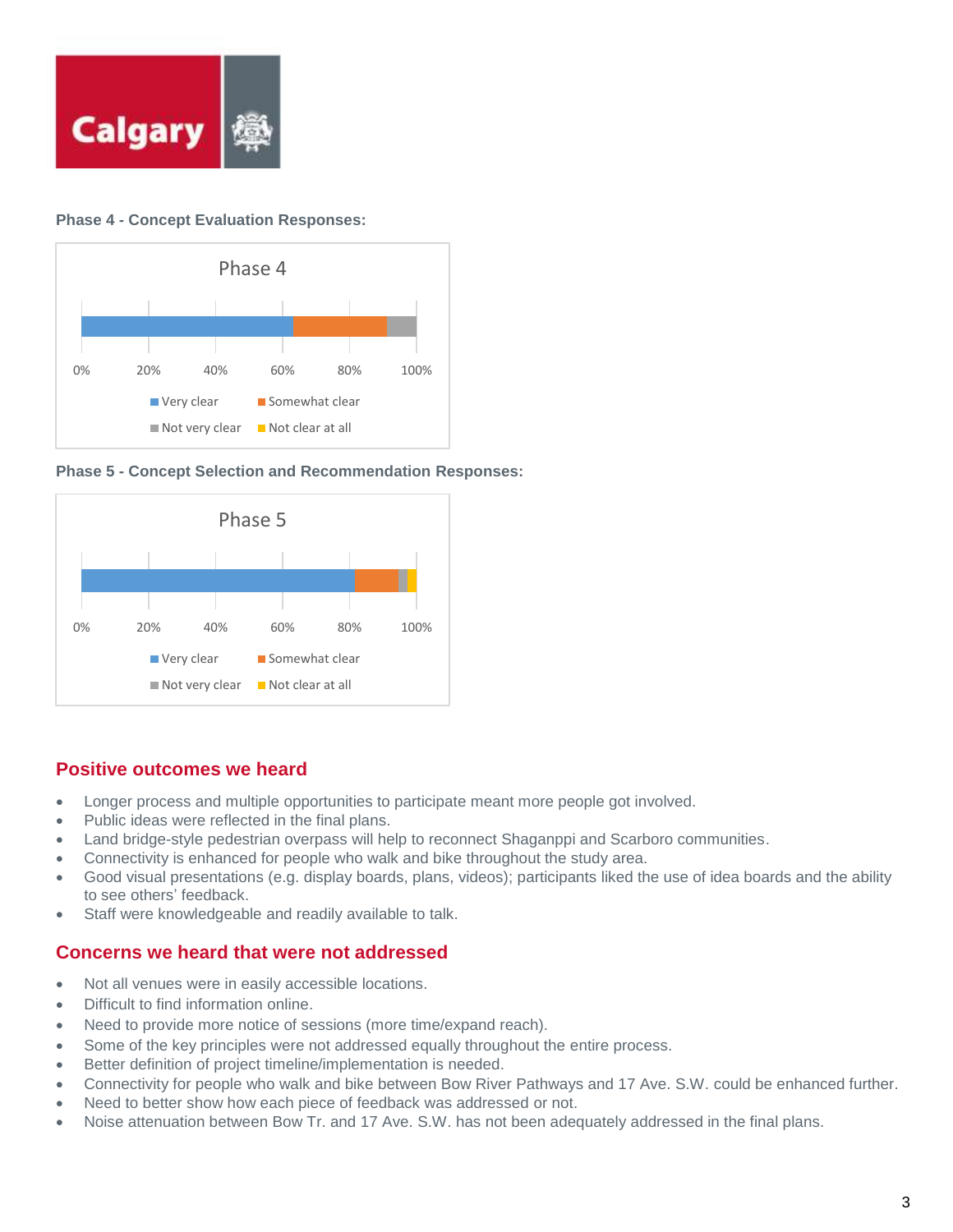

# <span id="page-3-0"></span>**Online Tool Summary of Input**

**Is it clear how public input was used to develop the study recommendations as they relate to each key principle? Key Principle #1 - Maintain and Enhance Bordering Communities Responses:**



**Key Principle #2 - Improve Travel Along the Corridor Responses:**



**Key Principle #3 - Improve Mobility Across the Corridor Responses:**